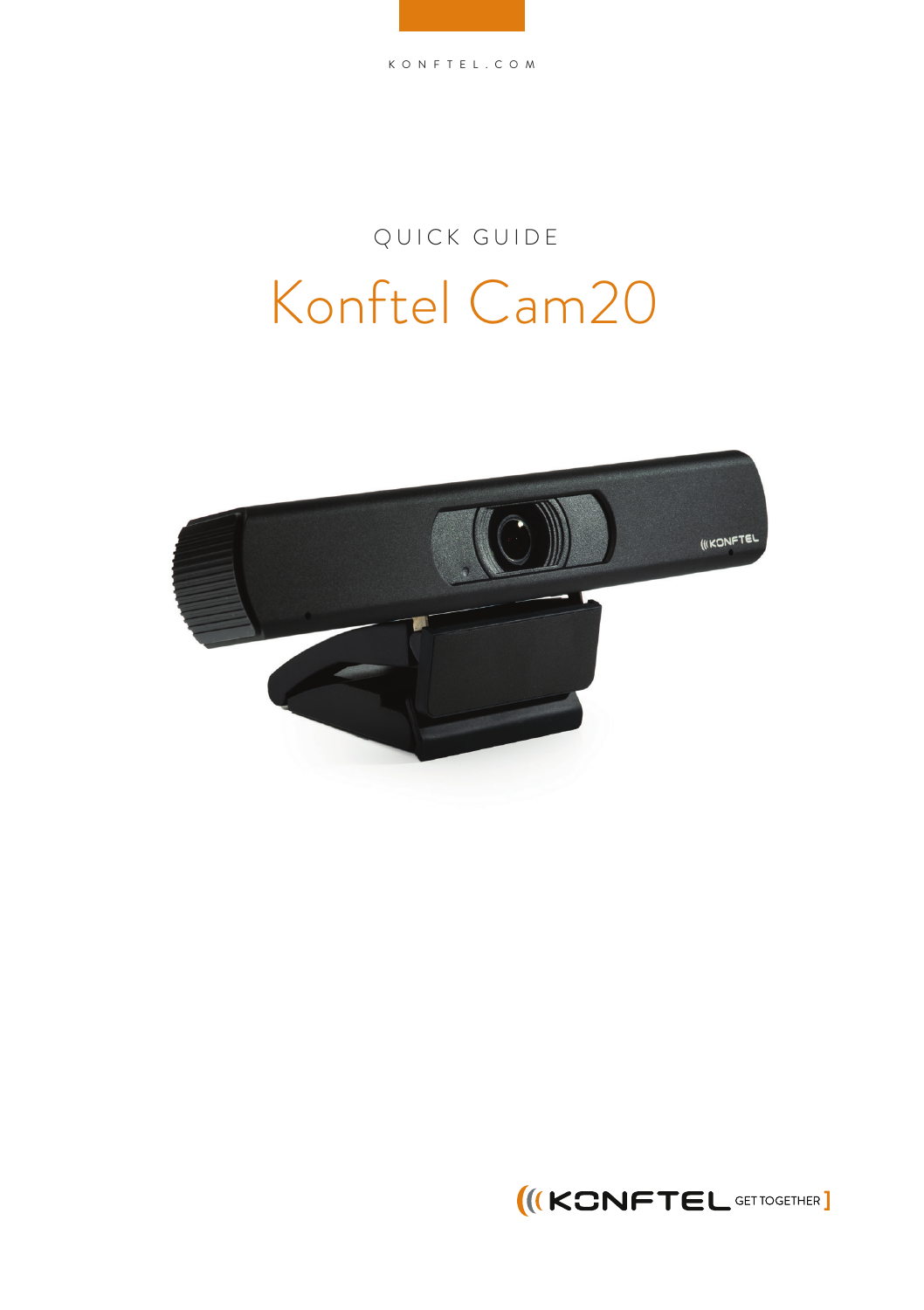





**Konftel Cam20 Remote Control**

**2x Batteries AAA**



**5 m USB 2.0**



**Quick Guide Safety Information**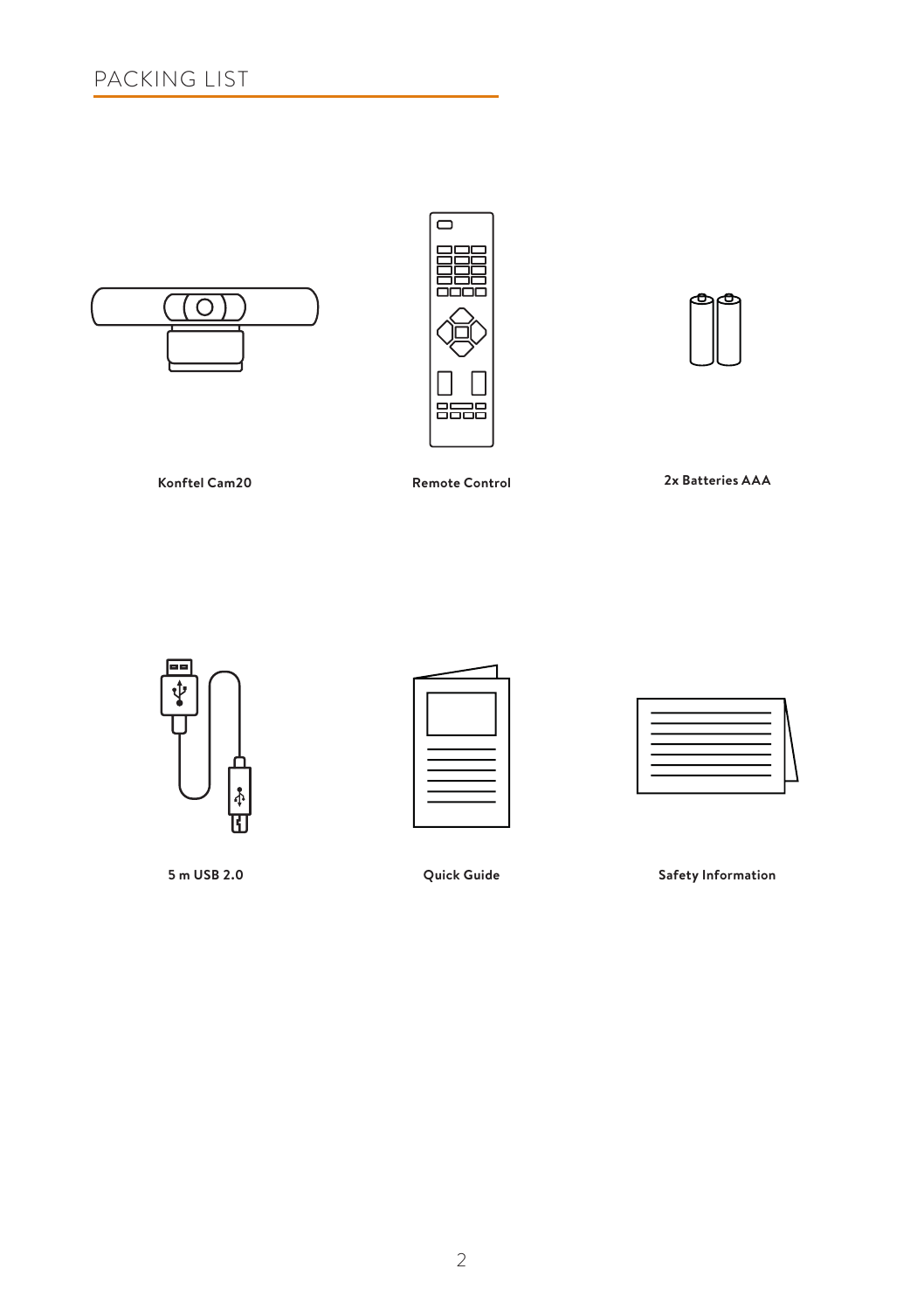